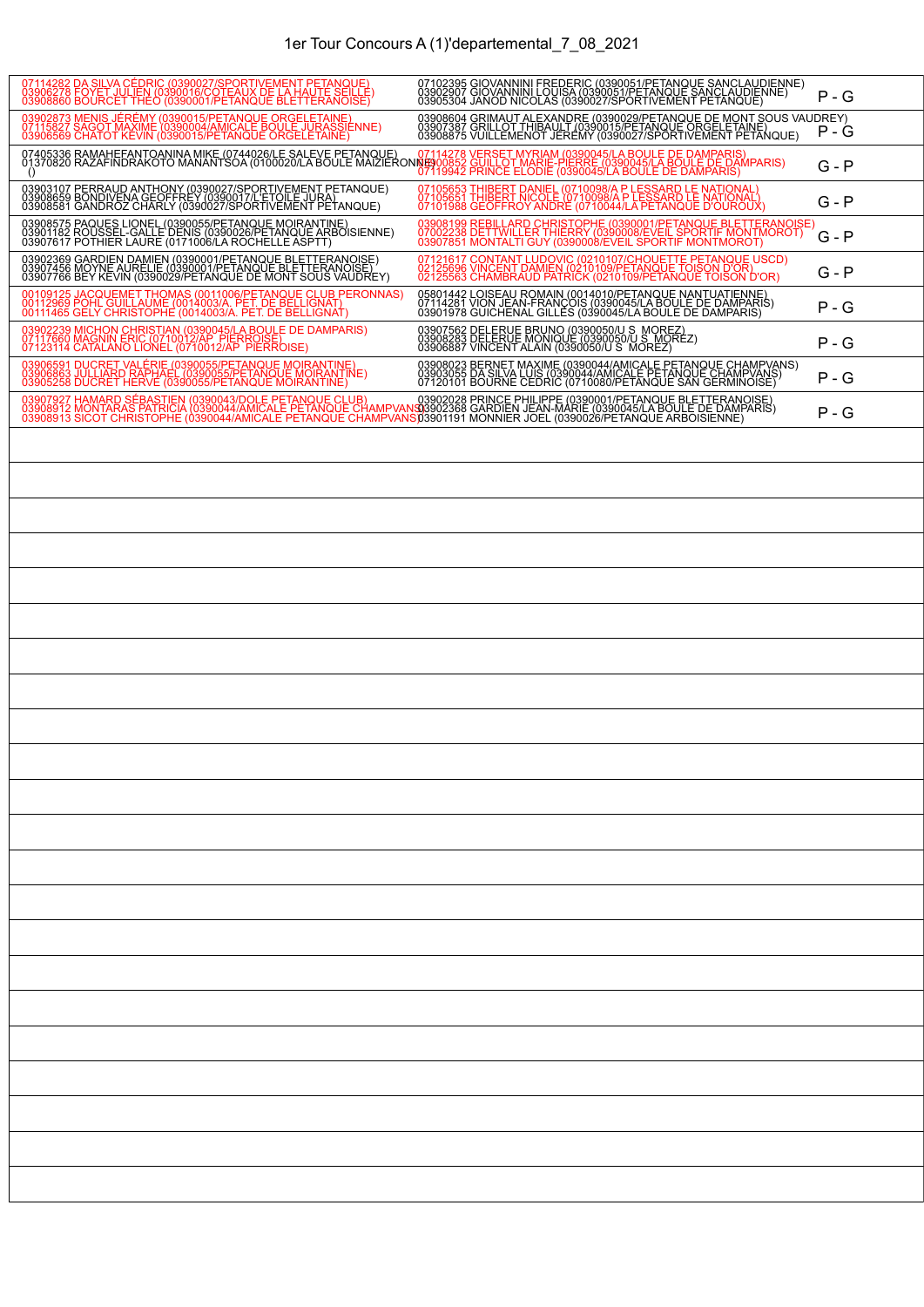| 03902369 GARDIEN DAMIEN (0390001/PETANQUE BLETTERANOISE)<br>03907456 MOYNE AURELIE (0390001/PETANQUE BLETTERANOISE)<br>03907766 BEY KEVIN (0390029/PETANQUE DE MONT SOUS VAUDREY)                                                                     | Office                                                                                                                                                                                 |         |
|-------------------------------------------------------------------------------------------------------------------------------------------------------------------------------------------------------------------------------------------------------|----------------------------------------------------------------------------------------------------------------------------------------------------------------------------------------|---------|
| 05801442 LOISEAU ROMAIN (0014010/PETANQUE NANTUATIENNE)<br>07114281 VION JEAN-FRANCOIS (0390045/LA BOULE DE DAMPARIS)<br>03901978 GUICHENAL GILLES (0390045/LA BOULE DE DAMPARIS)                                                                     | Office                                                                                                                                                                                 |         |
| 03908575 PAQUES LIONEL (0390055/PETANQUE MOIRANTINE)<br>03901182 ROUSSEL-GALLE DENIS (0390026/PETANQUE ARBOISIENNE)<br>03907617 POTHIER LAURE (0171006/LA ROCHELLE ASPTT)                                                                             | Office                                                                                                                                                                                 |         |
| 03908023 BERNET MAXIME (0390044/AMICALE PETANQUE CHAMPVANS)<br>03903055 DA SILVA LUIS (0390044/AMICALE PETANQUE CHAMPVANS)<br>07120101 BOURNE CEDRIC (0710080/PETANQUE SAN GERMINOISE)                                                                | Office                                                                                                                                                                                 |         |
| 03903107 PERRAUD ANTHONY (0390027/SPORTIVEMENT PETANQUE)<br>03908659 BONDIVENA GEOFFREY (0390017/L'ETOILE JURA)<br>03908581 GANDROZ CHARLY (0390027/SPORTIVEMENT PETANQUE)                                                                            | Office                                                                                                                                                                                 |         |
| 03908604 GRIMAUT ALEXANDRE (0390029/PETANQUE DE MONT SOUS VAUDREY)<br>03907387 GRILLOT THIBAULT (0390015/PETANQUE ORGELETAINE)<br>03908875 VUILLEMENOT JEREMY (0390027/SPORTIVEMENT PETANQUE)                                                         |                                                                                                                                                                                        |         |
| 03907562 DELERUE BRUNO (0390050/U S_MOREZ)<br>03908283 DELERUE MONIQUE (0390050/U S_MOREZ)<br>03906887 VINCENT ALAIN (0390050/U S_MOREZ)                                                                                                              | 07102395 GIOVANNINI FREDERIC (0390051/PETANQUE SANCLAUDIENNE)<br>03902907 GIOVANNINI LOUISA (0390051/PETANQUE SANCLAUDIENNE)<br>03905304 JANOD NICOLAS (0390027/SPORTIVEMENT PETANQUE) | $P - G$ |
| 07405336 RAMAHEEANTOANINA MIKE (0744026/LE SALEVE PETANQUE) 03902028 PRINCE PHILIPPE (0390001/PETANQUE BLETTERANOISE)<br>01370820 RAMAHEDE DE DAMPARIS) 00000201A BOULE MAIZIERONIBIO2368 GARDIEN JEAN-MARIE (03900265/LA BOULE D<br>$\left( \right)$ |                                                                                                                                                                                        | $G - P$ |
|                                                                                                                                                                                                                                                       |                                                                                                                                                                                        |         |
|                                                                                                                                                                                                                                                       |                                                                                                                                                                                        |         |
|                                                                                                                                                                                                                                                       |                                                                                                                                                                                        |         |
|                                                                                                                                                                                                                                                       |                                                                                                                                                                                        |         |
|                                                                                                                                                                                                                                                       |                                                                                                                                                                                        |         |
|                                                                                                                                                                                                                                                       |                                                                                                                                                                                        |         |
|                                                                                                                                                                                                                                                       |                                                                                                                                                                                        |         |
|                                                                                                                                                                                                                                                       |                                                                                                                                                                                        |         |
|                                                                                                                                                                                                                                                       |                                                                                                                                                                                        |         |
|                                                                                                                                                                                                                                                       |                                                                                                                                                                                        |         |
|                                                                                                                                                                                                                                                       |                                                                                                                                                                                        |         |
|                                                                                                                                                                                                                                                       |                                                                                                                                                                                        |         |
|                                                                                                                                                                                                                                                       |                                                                                                                                                                                        |         |
|                                                                                                                                                                                                                                                       |                                                                                                                                                                                        |         |
|                                                                                                                                                                                                                                                       |                                                                                                                                                                                        |         |
|                                                                                                                                                                                                                                                       |                                                                                                                                                                                        |         |
|                                                                                                                                                                                                                                                       |                                                                                                                                                                                        |         |
|                                                                                                                                                                                                                                                       |                                                                                                                                                                                        |         |
|                                                                                                                                                                                                                                                       |                                                                                                                                                                                        |         |
|                                                                                                                                                                                                                                                       |                                                                                                                                                                                        |         |
|                                                                                                                                                                                                                                                       |                                                                                                                                                                                        |         |
|                                                                                                                                                                                                                                                       |                                                                                                                                                                                        |         |
|                                                                                                                                                                                                                                                       |                                                                                                                                                                                        |         |
|                                                                                                                                                                                                                                                       |                                                                                                                                                                                        |         |
|                                                                                                                                                                                                                                                       |                                                                                                                                                                                        |         |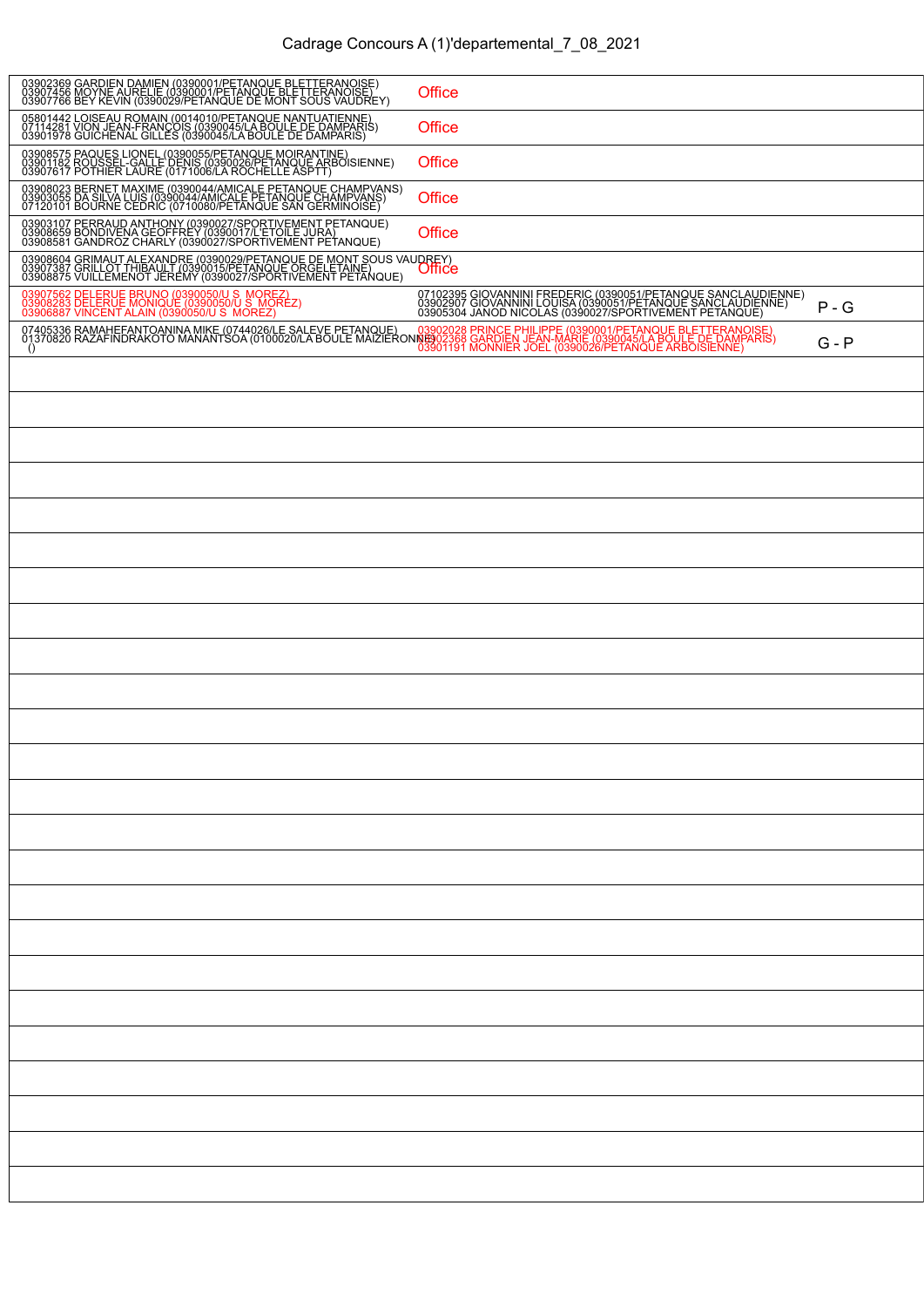## 1/4 de Finale

|            | 07405336 RAMAHEFANTOANINA MIKE (0744026/LE SALEVE PETANQUE)<br>01370820 RAZAFINDRAKOTO MANANTSOA (0100020/LA BOULE MAIZIERON<br>$\Omega$                                                                                                          | 03908604 GRIMAUT ALEXANDRE (0390029/PETANQUE DE MONT SOUS VAUDREY)<br>INE907387 GRILLOT THIBAULT (0390015/PETANQUE ORGELETAINE)<br>03908875 VUILLEMENOT JÉRÉMY (0390027/SPORTIVEMENT PETANQUE) | $05 - 13$ |
|------------|---------------------------------------------------------------------------------------------------------------------------------------------------------------------------------------------------------------------------------------------------|------------------------------------------------------------------------------------------------------------------------------------------------------------------------------------------------|-----------|
|            | 05801442 LOISEAU ROMAIN (0014010/PETANQUE NANTUATIENNE)<br>07114281 VION JEAN-FRANCOIS (0390045/LA BOULE DE DAMPARIS)<br>03901978 GUICHENAL GILLES (0390045/LA BOULE DE DAMPARIS)                                                                 | 03908023 BERNET MAXIME (0390044/AMICALE PETANQUE CHAMPVANS)<br>03903055 DA SILVA LUIS (0390044/AMICALE PETANQUE CHAMPVANS)<br>07120101 BOURNE CEDRIC (0710080/PETANQUE SAN GERMINOISE)         | 13 - 11   |
|            | 03903107 PERRAUD ANTHONY (0390027/SPORTIVEMENT PETANQUE)<br>03908659 BONDIVENA GEOFFREY (0390017/L'ETOILE JURA)<br>03908581 GANDROZ CHARLY (0390027/SPORTIVEMENT PETANQUE)                                                                        | 07102395 GIOVANNINI FREDERIC (0390051/PETANQUE SANCLAUDIENNE)<br>03902907 GIOVANNINI LOUISA (0390051/PETANQUE SANCLAUDIENNE)<br>03905304 JANOD NICOLAS (0390027/SPORTIVEMENT PETANQUE)         | $13 - 11$ |
|            | 03908575 PAQUES LIONEL (0390055/PETANQUE MOIRANTINE)<br>03901182 ROUSSEL-GALLE DENIS (0390026/PETANQUE ARBOISIENNE)<br>03907617 POTHIER LAURE (0171006/LA ROCHELLE ASPTT)                                                                         | 03902369 GARDIEN DAMIEN (0390001/PETANQUE BLETTERANOISE)<br>03907456 MOYNE AURÉLIE (0390001/PETANQUE BLETTERANOISE)<br>03907766 BEY KEVIN (0390029/PETANQUE DE MONT SOUS VAUDREY)              | 10 - 13   |
| 1/2 Finale |                                                                                                                                                                                                                                                   |                                                                                                                                                                                                |           |
|            | 03908604 GRIMAUT ALEXANDRE (0390029/PETANQUE DE MONT SOUS VAUDREYS) 07 PERRAUD ANTHONY (0390027/SPORTIVEMENT PETANQUE)<br>03907387 GRILLOT THIBAULT (0390015/PETANQUE ORGELETAINE)<br>03908875 VUILLEMENOT JÉRÉMY (0390027/SPORTIVEMENT PETANQUE) | 03908659 BONDIVENA GEOFFREY (0390017/L'ETOILE JURA)<br>03908581 GANDROZ CHARLY (0390027/SPORTIVEMENT PETANQUE)                                                                                 | $13 - 11$ |
|            | 03902369 GARDIEN DAMIEN (0390001/PETANQUE BLETTERANOISE)<br>03907456 MOYNE AURÉLIE (0390001/PETANQUE BLETTERANOISE)<br>03907766 BEY KEVIN (0390029/PETANQUE DE MONT SOUS VAUDREY)                                                                 | 05801442 LOISEAU ROMAIN (0014010/PETANQUE NANTUATIENNE)<br>07114281 VION JEAN-FRANÇOIS (0390045/LA BOULE DE DAMPARIS)<br>03901978 GUICHENAL GILLES (0390045/LA BOULE DE DAMPARIS)              | $13 - 7$  |
|            |                                                                                                                                                                                                                                                   |                                                                                                                                                                                                |           |

## Finale

| 03908604 GRIMAUT ALEXANDRE (0390029/PETANOUE DE MONT SOUS VAUDREDY369 GARDIEN DAMIEN (0390001/PETANOUE BLETTERANOISE) |                                                            |  |
|-----------------------------------------------------------------------------------------------------------------------|------------------------------------------------------------|--|
| 03907387 GRILLOT THIBAULT (0390015/PETANQUE ORGELETAINE)                                                              | 03907456 MOYNE AURELIE (0390001/PETANOUE BLETTERANOISE)    |  |
| 03908875 VUILLEMENOT JEREMY (0390027/SPORTIVEMENT PETANOUE)                                                           | 03907766 BEY KEVIN (0390029/PETANQUE DE MONT SOUS VAUDREY) |  |